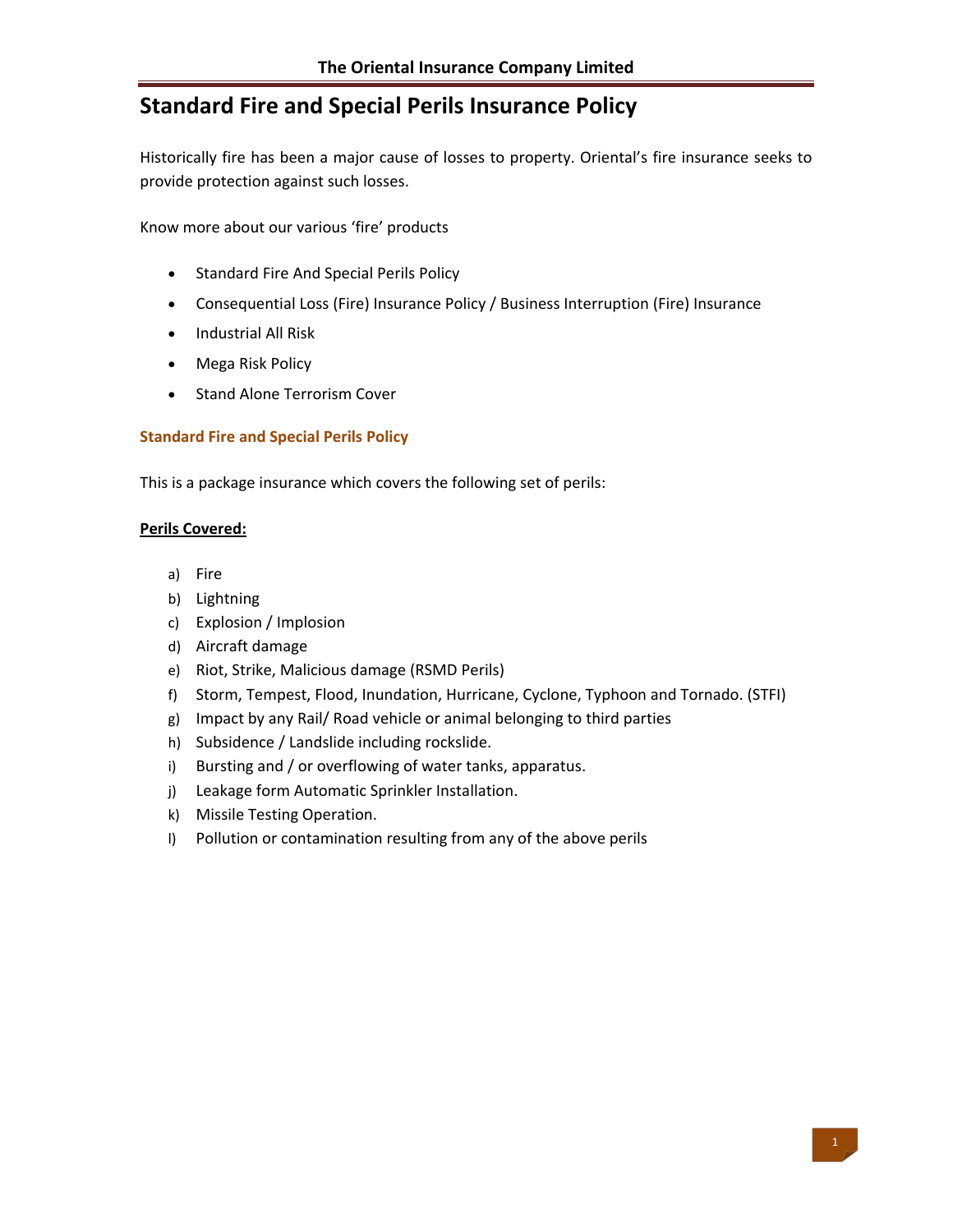- m) Any insured peril resulting from pollution and contamination.
- n) Bush Fire

#### **Additional In‐Built Covers:**

- a) Architects, Surveyors and Consulting Engineers' Fees up to 3 % of the claim amount.
- b) Expenses incurred for removal of debris to clear the site up to 1 % of the claim amount.
- c) Machinery and equipment temporarily removed for repairs, cleaning, renovation or other similar purposes for a period of 60 days

## **N o t e:**

- a) STFI and RSMD perils can be deleted at the inception of the policy for which suitable reduction in premium rate is allowed.
- b) Fire Policy is an annual policy
- c) Long Term policy (for a minimum period of three years) is also available for "dwellings" only with suitable discounts in premium.
- d) Cover for STFI and RSMD perils can also be given during currency (where they are deleted at inception by choice) in special circumstances.

## **Significant Exclusions:**

#### **a. Losses/ Expenses not covered:**

- i. 5% of each and every claim subject to minimum of Rs. 10,000 resulting from Lightning, STFI and Subsidence and Landslide including Rockslide (AOG Perils)
- ii. Rs. 10,000 in respect of all other perils.
- iii. Expenses incurred on Architects, Surveyors' Consultant Engineers fees and Debris Removal in excess of 3% and 1% of claim amount respectively.
- iv. Loss of earnings, loss by delay, loss of market or other consequential or indirect loss or damage of any kind.
- v. If the building insured or containing the insured property becomes unoccupied and so remains for a period of *more than 30 days*.
- vi. Loss or damage caused to insured property by its own fermentation, natural heating or spontaneous combustion.
- vii. Loss or damage caused to insured property by its undergoing any heating or drying process.

## **b. Perils not covered:**

- i. War and allied perils
- ii. Nuclear and allied perils
- iii. Pollution or Contamination
- iv. \* Earthquake, Volcanic eruption or other convulsions of nature.
- v. 'Aircraft' damage arising out of pressure waves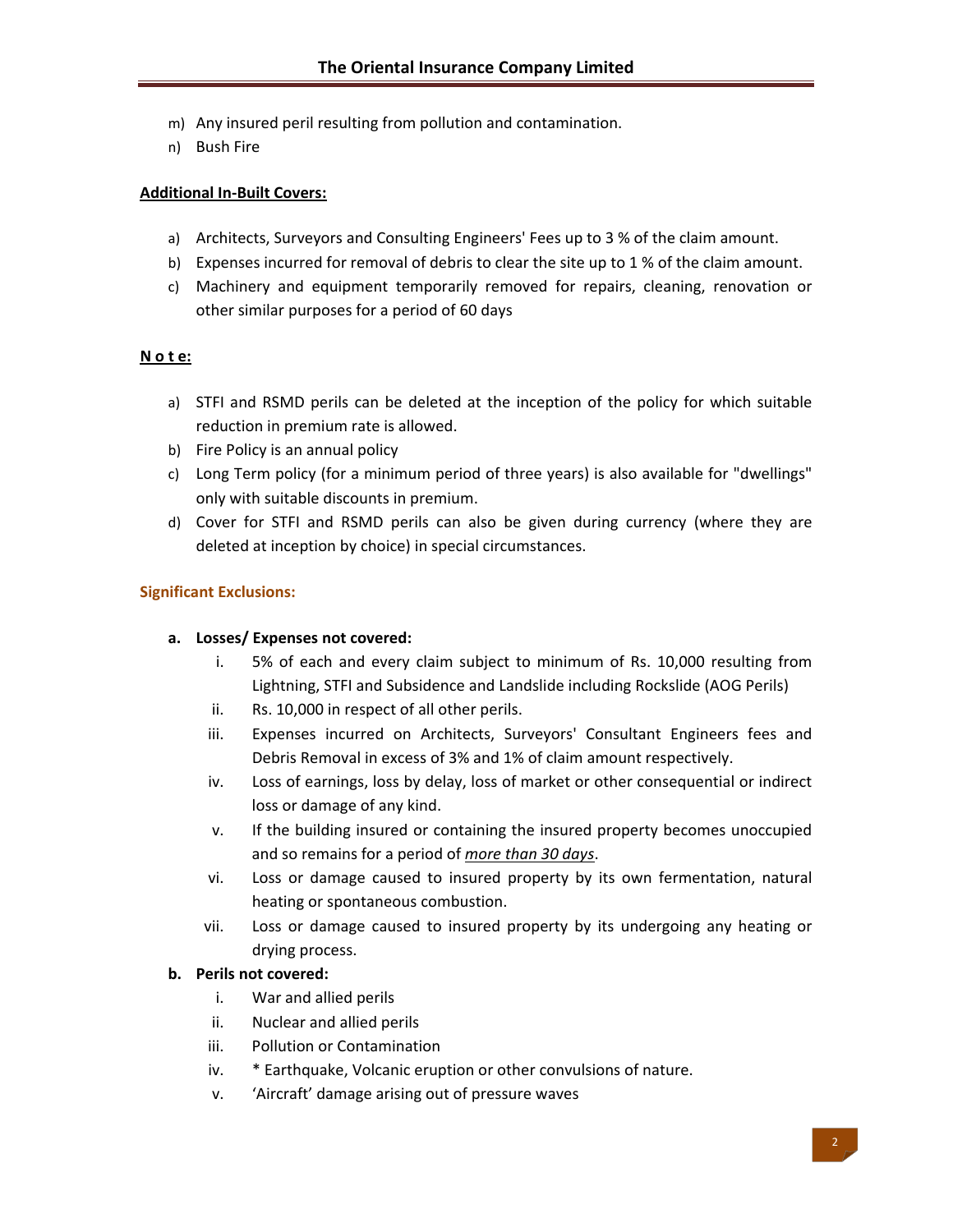- vi. Loss by theft during or after the occurrence of any insured peril
- vii. Riot, Strike or Malicious Damage losses arising out of:
	- a. total or partial cessation of work
	- b. Permanent or temporary dispossession resulting from order of the Government.
	- c. Permanent or temporary dispossession resulting from the unlawful occupation by any person.
	- d. Theft, larceny or omission by any person, in a malicious act.
- viii. Costal or river erosion
- ix. \* Forest Fire
- x. \* Loss, or damage by spoilage resulting from the retardation of any process caused by operation of any insured perils

#### **c. Properties not covered:**

- i. Items like bullion or unset precious stones, any curios or works of art for an amount exceeding Rs.10000/-, manuscripts, plans, drawings, securities, obligations or documents of any kind, stamps, coins or paper money, cheques, books of accounts or other business books, computer systems records, explosives manuscripts etc. *unless specifically declared*.
- ii. \* Cold storage stocks due to change of temperature.
- iii. Loss / damage/ destruction of any electrical and/or electronic machine, apparatus, fixture or fitting arising from over running, excessive pressure, short circuiting, arcing, self heating or leakage of electricity, from whatever cause (including lightning).
- iv. \* Loss / damage / destruction of Boilers, Economisers or other Vessels, machinery or apparatus in which steam is generated, by its own explosion/ implosion.
- v. \* Caused by Centrifugal force (the outward force on a body moving in a curved path around another body)

#### **N o t e:**

a) Some of the above exclusions (marked \*) can be covered at an additional premium. Terms and conditions apply.

#### **Add on covers**

In addition to the perils/ expenses covered, the proposer can opt to seek cover in respect of the following perils/ expenses at inception or during currency of the policy on payment of additional premium.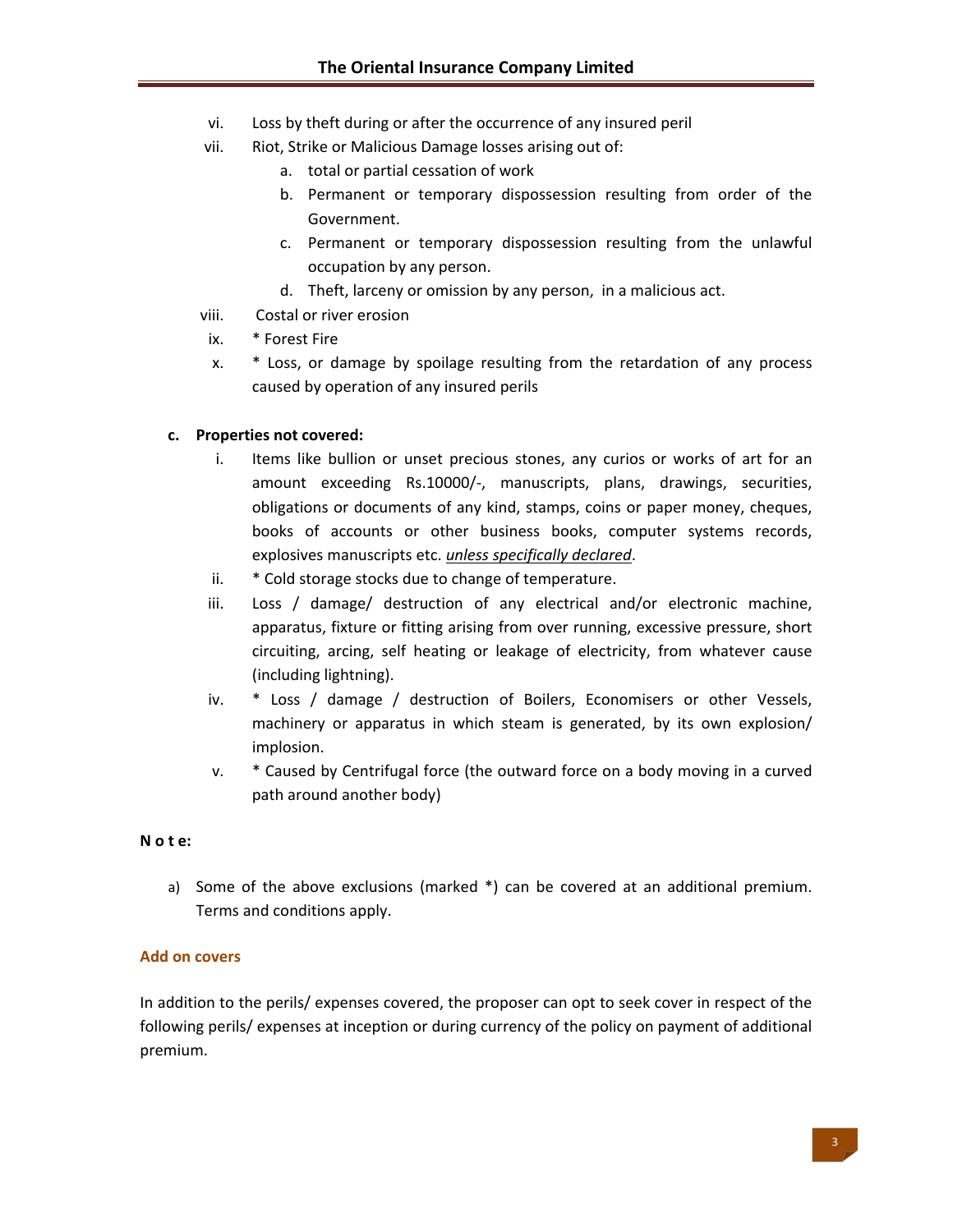## **Perils:**

- a) Loss/ damage/ destruction of the property caused by
- b) Deterioration of Stocks in Cold Storage premises due to power failure following damage due to an insured peril
- c) Forest Fire
- d) Impact Damage due to Insured's own Vehicles, Fork lifts and the like and articles dropped there from
- e) Spontaneous Combustion
- f) Omission to insure additions, alterations or extensions
- g) Earthquake (Fire and Shock).
- h) Spoilage material damage cover.
- i) Leakage and contamination cover.
- j) Temporary removal of stocks.
- k) Terrorism

#### **Expenses:**

- a) Architects , Surveyors and Consulting Engineer's Fees (in excess of 3% claim amount)
- b) Debris Removal (in excess of 1% of claim amount)
- c) Loss of rent.
- d) Insurance of additional expenses of rent for alternative accommodation.
- e) Start up Expenses.

## **Sum Insured:**

- a) Property can be insured on depreciated cost (market value) or replacement cost basis.
- b) In order to get better protection, insurance on reinstatement (replacement) basis is recommended. The sum insured selected should be adequate for reinstatement.
- c) In case the value of a property may increase due to factors like increase in prime cost, Exchange rate etc. during the currency of the policy, the corresponding sum insured may be increased up to 25% maximum by opting for the 'Escalation Extension'.
- d) Similarly, any reduction in sum insured during currency may be effected for which refund of premium will be allowed on short period basis.
- e) Following guidelines, though not exhaustive, are provided for arriving at the sums to be insured for various properties.

## **Caution:**

If the declared sum insured is found to be less than the value of the property insured, then the claim amount is proportionately reduced. For example: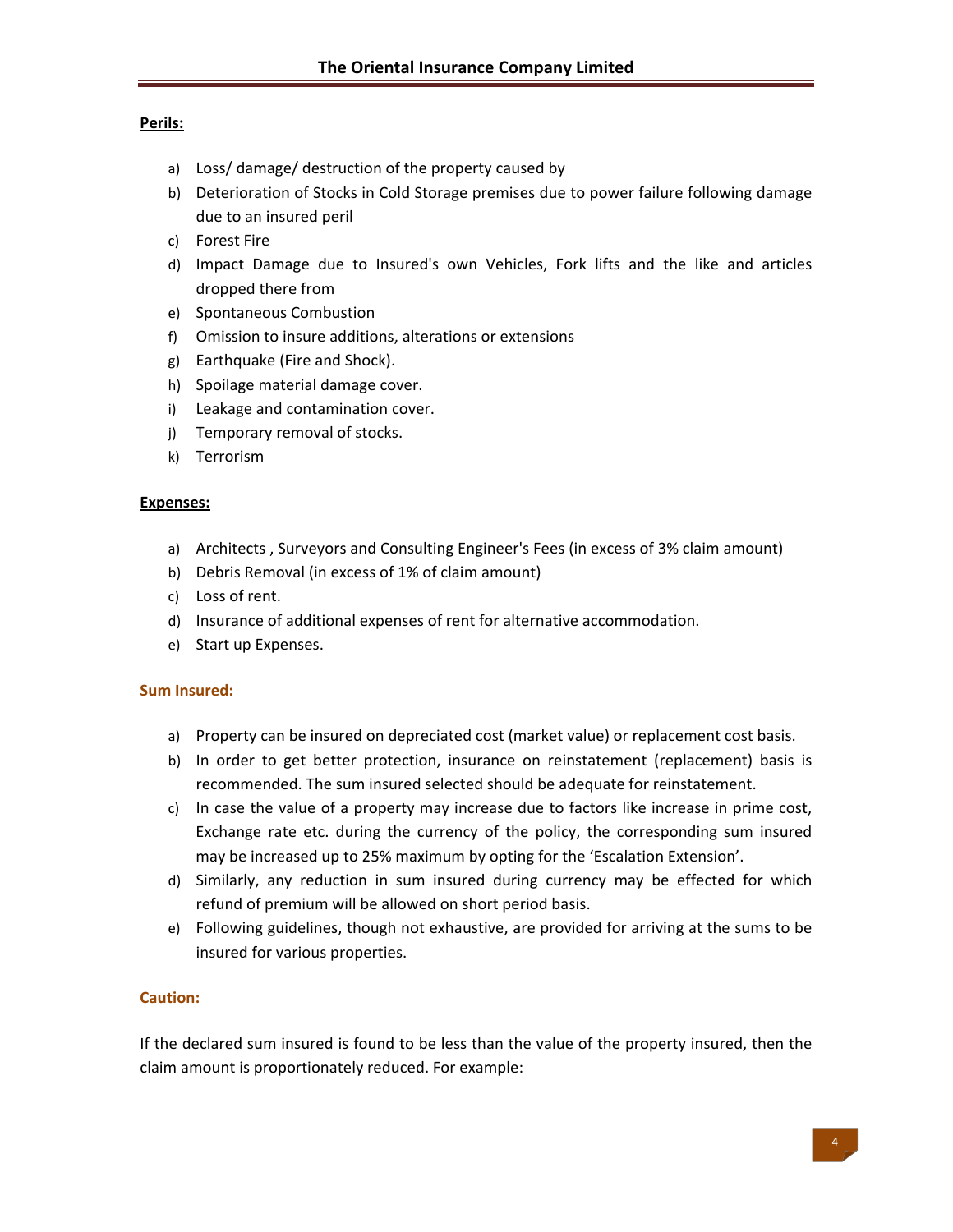If he value of the property is Rs.50 Lacs, but the Sum Insured is declared as Rs.40 Lacs and a fire loss of Rs.10 Lacs has taken place, the claim amount payable will be proportionately reduced:

|  | $10 \times 40 / 50 =$ Rs.8.00 Lacs. |
|--|-------------------------------------|
|--|-------------------------------------|

| <b>Property</b>      | <b>Basis of Insurance</b>       | <b>Sum Insured</b>                                                                                                                                                                                                                                                                                                                                                                                                                                                                                                                                              |
|----------------------|---------------------------------|-----------------------------------------------------------------------------------------------------------------------------------------------------------------------------------------------------------------------------------------------------------------------------------------------------------------------------------------------------------------------------------------------------------------------------------------------------------------------------------------------------------------------------------------------------------------|
| 1. Building          |                                 |                                                                                                                                                                                                                                                                                                                                                                                                                                                                                                                                                                 |
| (a) Completed        | <b>Depreciated Value Basis</b>  | Estimated<br>of<br>Reinstatement<br>٠<br>cost<br>of a<br>(material + Labour)<br>similar<br>property as on the date of proposal, at<br>the insured site<br>+(plus)<br>suitable escalation for the policy period<br>❖<br>- (minus)<br>depreciation for age<br>❖                                                                                                                                                                                                                                                                                                   |
|                      | Value<br>Reinstatement<br>Basis | Estimated<br>of<br>Reinstatement<br>cost<br>❖<br>(material + Labour)<br>of a<br>similar<br>property as on the date of proposal, at<br>the insured site<br>+(plus)<br>suitable escalation for the policy period<br>❖<br>+(plus)<br>suitable escalation for reinstatement<br>❖<br>period which may extend beyond the<br>policy period<br>Thus, this policy will pay, in the event<br>❖<br>of loss/ damage, without any deduction<br>for depreciation.<br>Subject to Sum Insured being found<br>❖<br>adequate on the <b>date of completion of</b><br>reinstatement |
| (b) In course of     | Reinstatement<br>Value          | Estimated Total completed value (Material +                                                                                                                                                                                                                                                                                                                                                                                                                                                                                                                     |
| Construction         | <b>Basis</b>                    | Labour)                                                                                                                                                                                                                                                                                                                                                                                                                                                                                                                                                         |
| 2. Plant & Machinery |                                 |                                                                                                                                                                                                                                                                                                                                                                                                                                                                                                                                                                 |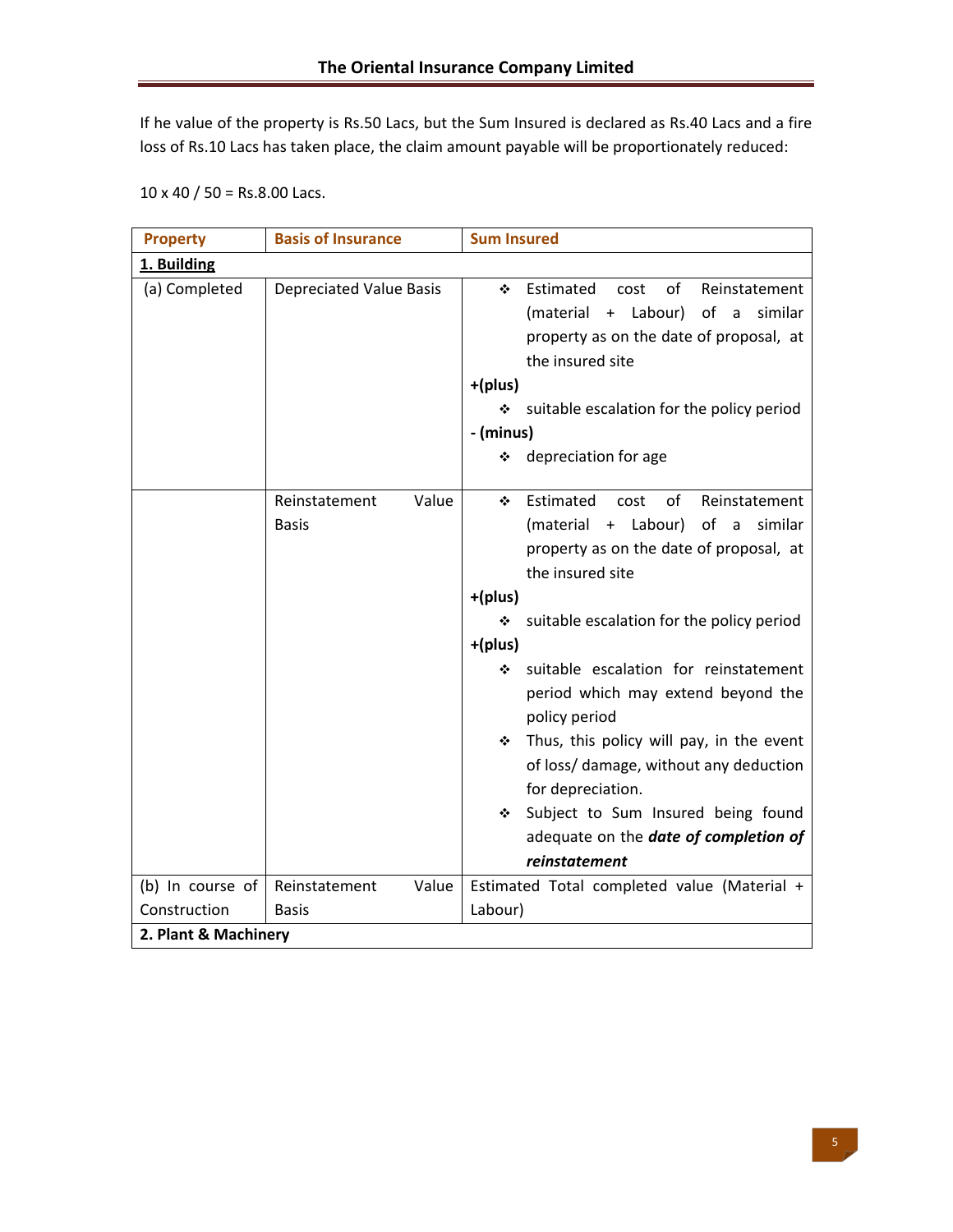| <b>Property</b>              | <b>Basis of Insurance</b>              | <b>Sum Insured</b>                                                                                                                                                          |
|------------------------------|----------------------------------------|-----------------------------------------------------------------------------------------------------------------------------------------------------------------------------|
| (a) Bought New               | Market Value                           | Estimated cost of replacement of a<br>❖<br>similar machine of the same kind and<br>capacity as on the date of proposal, at<br>the insured site                              |
|                              |                                        | +(plus)<br>suitable escalation for the policy period<br>❖                                                                                                                   |
|                              |                                        | - (minus)                                                                                                                                                                   |
|                              |                                        | depreciation for age and usage for<br>❖<br>number of years from the date of<br>manufacturing (and not from the year<br>in which it was bought)                              |
| (b)<br>Bought<br>Second hand | <b>Market Value</b>                    | Estimated cost of replacement of a<br>❖<br>similar machine of the same kind and<br>capacity as on the date of proposal, at<br>the insured site                              |
|                              |                                        | +(plus)                                                                                                                                                                     |
|                              |                                        | suitable escalation for the policy period<br>❖                                                                                                                              |
|                              |                                        | - (minus)                                                                                                                                                                   |
|                              |                                        | depreciation for age and usage for<br>※<br>number of years from the date of<br>manufacturing (and not from the year<br>in which it was bought)<br><b>CAUTION:</b>           |
|                              |                                        | Such machines are not insured on<br>reinstatement<br>value<br>basis<br>unless<br>satisfactory<br>inspection<br>report<br>confirming<br>efficient working<br>is<br>obtained. |
|                              | Value<br>Reinstatement<br><b>Basis</b> | Estimated landed cost of a similar<br>❖<br>machine of the same kind and capacity<br>as on the date of proposal,, at the<br>insured site                                     |
|                              |                                        | +(plus)                                                                                                                                                                     |
|                              |                                        | suitable escalation for the policy period<br>❖                                                                                                                              |
|                              |                                        | +(plus)<br>suitable escalation for reinstatement<br>❖<br>period which may extend beyond the<br>policy period<br>Thus, this policy will pay, in the event<br>❖               |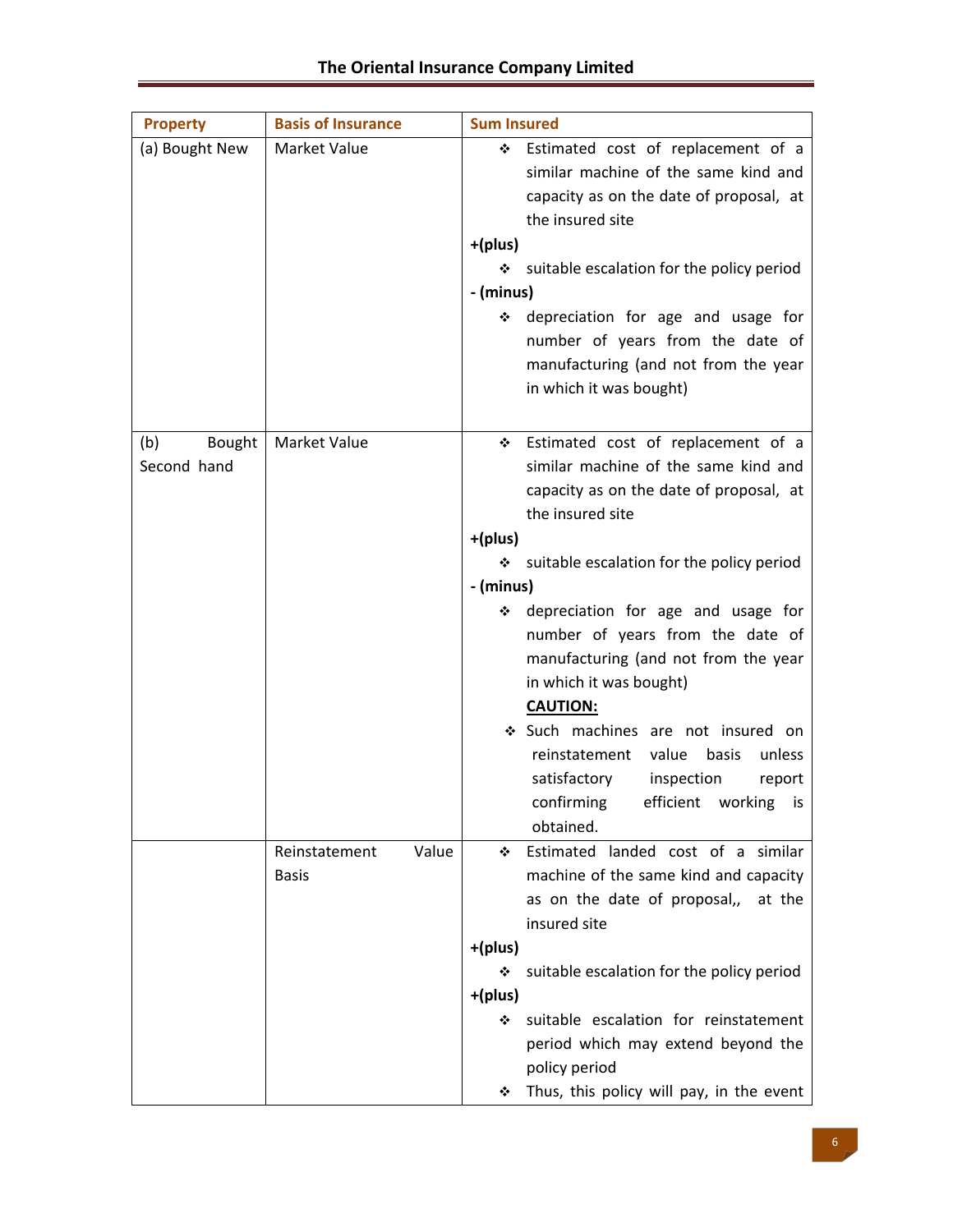| <b>Property</b>    | <b>Basis of Insurance</b>                                    | <b>Sum Insured</b>                                                                            |
|--------------------|--------------------------------------------------------------|-----------------------------------------------------------------------------------------------|
|                    |                                                              | of loss/ damage, without any deduction                                                        |
|                    |                                                              | for depreciation.                                                                             |
|                    |                                                              | Subject to Sum Insured being found<br>豪心                                                      |
|                    |                                                              | adequate on the date of completion of                                                         |
|                    |                                                              | reinstatement.                                                                                |
|                    |                                                              | <b>CAUTION:</b>                                                                               |
|                    |                                                              | Normally not considered for second<br>※ 1                                                     |
|                    |                                                              | bought<br>machinery,<br>hand<br>unless                                                        |
|                    |                                                              | satisfactory productivity report<br>is.                                                       |
|                    |                                                              | available.                                                                                    |
|                    |                                                              | P.S. Generally, the landed cost of an imported or indigenous machinery will include its prime |
|                    |                                                              | cost, Customs Duty/Excise Duty , CV Duty, , loading and unloading charges, freight,           |
|                    | insurance, incidental expenses and cost of erection at site. |                                                                                               |
| Obsolete  <br>(c)  | <b>Agreed Value</b>                                          | ❖ Value has to be ascertained by an                                                           |
| $M/c$ .            |                                                              | expert valuer.                                                                                |
|                    |                                                              | The value so ascertained will be the<br>※ 1                                                   |
|                    |                                                              | agreed value between insurer and                                                              |
|                    |                                                              | proposer and loss/ damage will be                                                             |
|                    |                                                              | assessed on this basis.                                                                       |
|                    |                                                              | Such machines cannot be insured on<br>❖                                                       |
|                    |                                                              | reinstatement value basis                                                                     |
| 3. Stocks          |                                                              |                                                                                               |
| (a) Raw Material   | <b>Market Value</b>                                          | ❖ Landed cost at the time of proposal, at                                                     |
|                    |                                                              | the insured site                                                                              |
|                    |                                                              | $+$ / - (plus / minus)                                                                        |
|                    |                                                              | ❖ for expected variation in prices during                                                     |
|                    |                                                              | the policy period                                                                             |
| Finished<br>(b)    | <b>Market Value</b>                                          | Landed cost at the time of proposal, at<br>❖                                                  |
| Goods              |                                                              | the insured site                                                                              |
|                    |                                                              | <b>OR</b>                                                                                     |
|                    |                                                              | material<br>plus<br>Raw<br>cost<br>cost<br>0t                                                 |
|                    |                                                              | manufacturing                                                                                 |
|                    |                                                              | $+$ / - (plus / minus)                                                                        |
|                    |                                                              | for expected variation in prices during<br>❖                                                  |
|                    |                                                              | the policy period                                                                             |
| Stock<br>(c)<br>in | <b>Market Value</b>                                          | Landed cost of Raw materials at the at<br>❖                                                   |
| process            |                                                              | the insured site at time of proposal plus                                                     |
|                    |                                                              | direct and indirect charges incurred up                                                       |
|                    |                                                              | to the stage of processing,                                                                   |
|                    |                                                              | $+$ / - (plus / minus)                                                                        |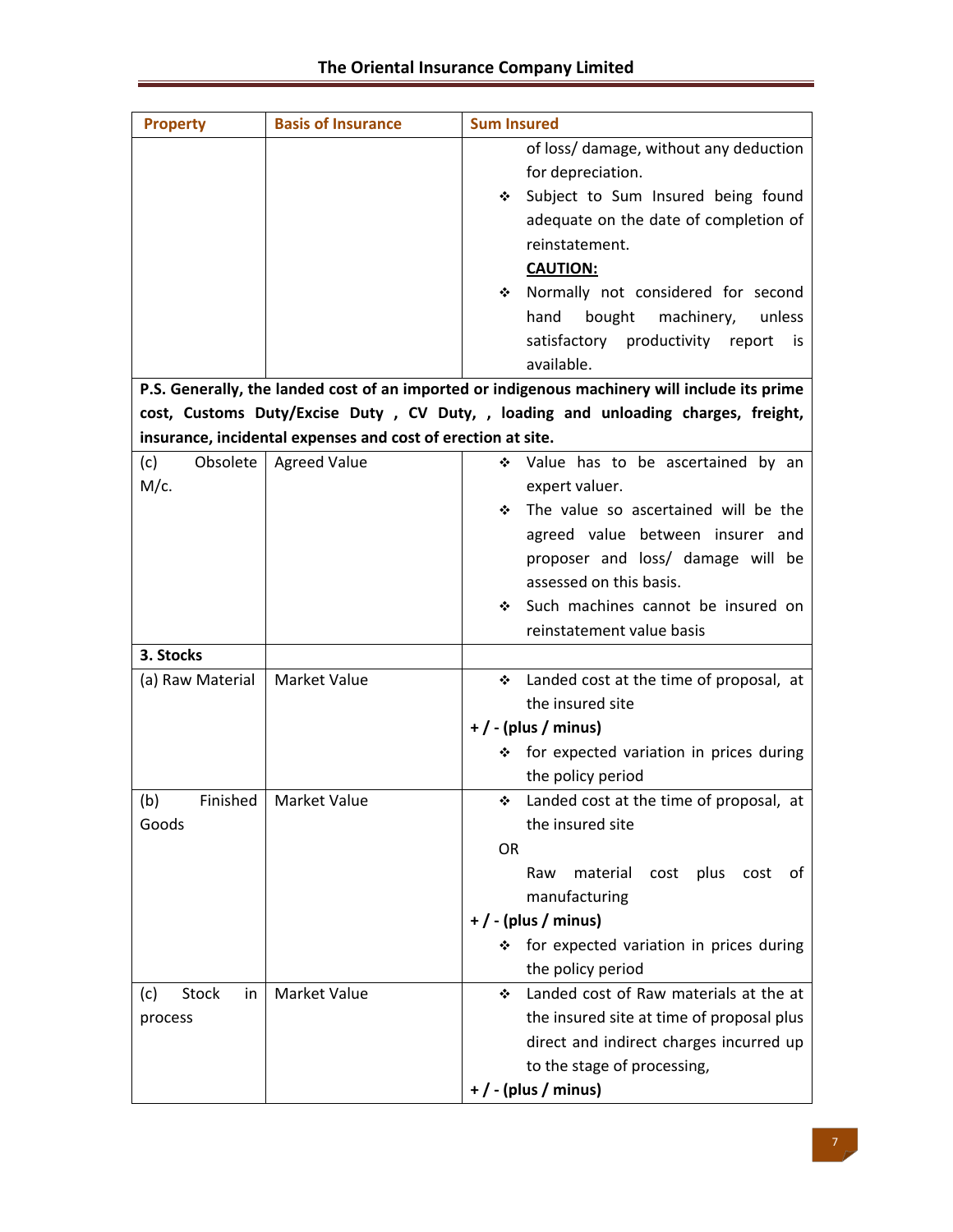| <b>Property</b>                  | <b>Basis of Insurance</b> | <b>Sum Insured</b>                                                                         |  |  |  |  |
|----------------------------------|---------------------------|--------------------------------------------------------------------------------------------|--|--|--|--|
|                                  |                           | for expected variation in prices during<br>❖                                               |  |  |  |  |
|                                  |                           | the policy period                                                                          |  |  |  |  |
|                                  |                           | P.S. : Landed cost means prime cost plus all duties plus freight, insurance and incidental |  |  |  |  |
| charges.                         |                           |                                                                                            |  |  |  |  |
| (d) Stock-in-trade               |                           |                                                                                            |  |  |  |  |
| Manufacturer                     | <b>Market Value</b>       | Landed cost at insured site of Raw<br>❖                                                    |  |  |  |  |
|                                  |                           | materials at the time of proposal                                                          |  |  |  |  |
|                                  |                           | +(plus)                                                                                    |  |  |  |  |
|                                  |                           | plus manufacturing costs i.e, direct and<br>❖                                              |  |  |  |  |
|                                  |                           | indirect charges incurred up to the                                                        |  |  |  |  |
|                                  |                           | stage of processing                                                                        |  |  |  |  |
|                                  |                           | $+$ / - (plus / minus)                                                                     |  |  |  |  |
|                                  |                           | ❖ for expected variation in prices during                                                  |  |  |  |  |
|                                  |                           | the policy period                                                                          |  |  |  |  |
| Wholesaler                       | <b>Market Value</b>       | Landed cost at which the goods can be<br>❖                                                 |  |  |  |  |
|                                  |                           | purchased from the Manufacturer, as                                                        |  |  |  |  |
|                                  |                           | on the date of proposal                                                                    |  |  |  |  |
|                                  |                           | $+$ / - (plus / minus)                                                                     |  |  |  |  |
|                                  |                           | for expected variation in prices during<br>❖                                               |  |  |  |  |
|                                  |                           | the policy period                                                                          |  |  |  |  |
| Retailer                         | Market Value              | Landed cost at which the goods can be<br>❖                                                 |  |  |  |  |
|                                  |                           | purchased from the Wholesaler, as on                                                       |  |  |  |  |
|                                  |                           | the date of proposal                                                                       |  |  |  |  |
|                                  |                           | $+$ / - (plus / minus)                                                                     |  |  |  |  |
|                                  |                           | for expected variation in prices during<br>❖                                               |  |  |  |  |
|                                  |                           | the policy period                                                                          |  |  |  |  |
| 4. Furniture, Fixture & Fittings |                           |                                                                                            |  |  |  |  |
|                                  | Market Value              | Estimated landed cost of a similar<br>٠                                                    |  |  |  |  |
|                                  |                           | property of the same kind, as on the                                                       |  |  |  |  |
|                                  |                           | date of proposal                                                                           |  |  |  |  |
|                                  |                           | +(plus)                                                                                    |  |  |  |  |
|                                  |                           | suitable escalation for the policy period<br>❖                                             |  |  |  |  |
|                                  |                           | - (minus)                                                                                  |  |  |  |  |
|                                  |                           | depreciation for age and usage<br>❖                                                        |  |  |  |  |
|                                  | Reinstatement<br>Value    | Estimated landed cost of a similar<br>❖                                                    |  |  |  |  |
|                                  | <b>Basis</b>              | property, as on the date of proposal, at                                                   |  |  |  |  |
|                                  |                           | the insured site                                                                           |  |  |  |  |
|                                  |                           | +(plus)                                                                                    |  |  |  |  |
|                                  |                           | suitable escalation for the policy period<br>❖                                             |  |  |  |  |
|                                  |                           | +(plus)                                                                                    |  |  |  |  |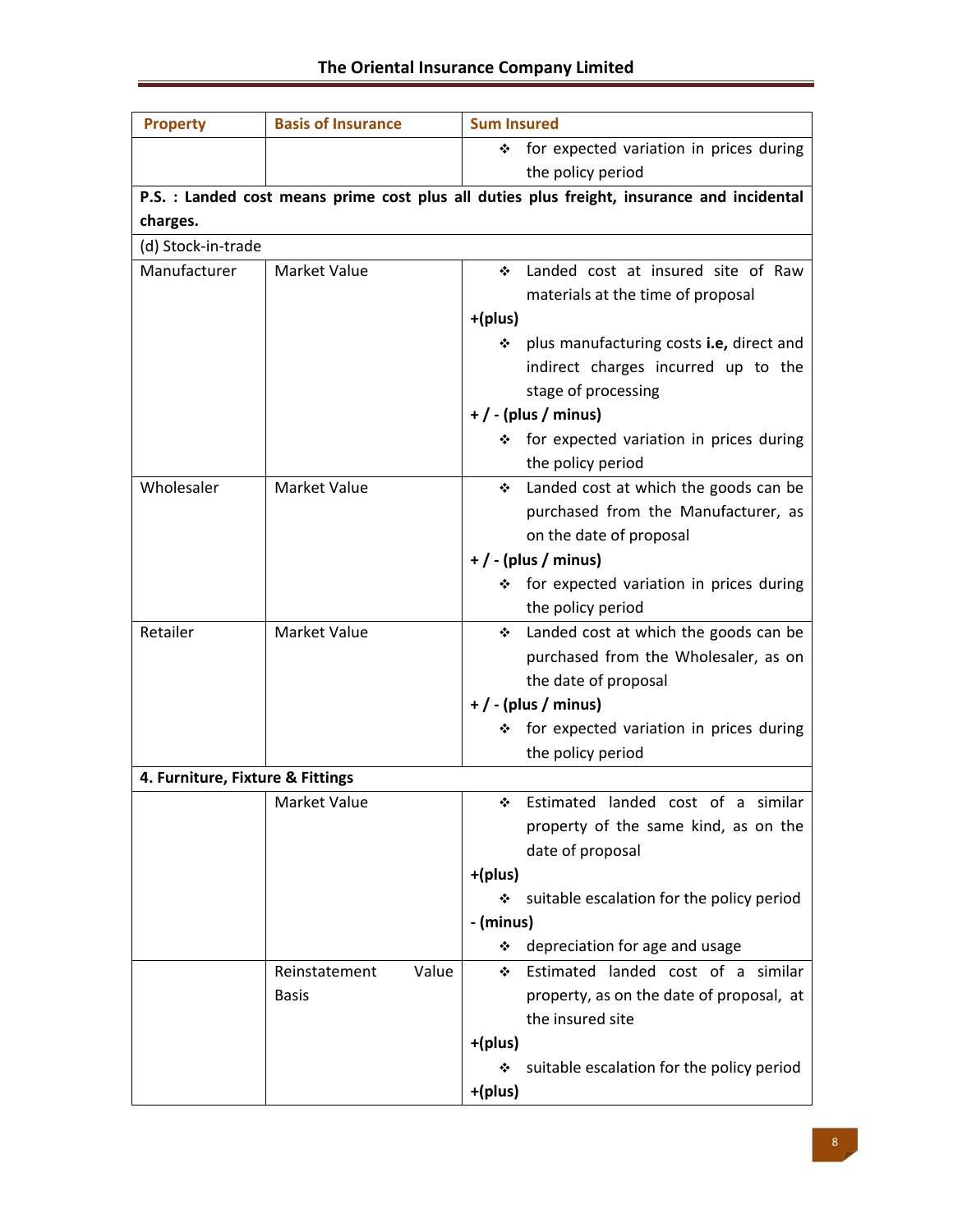| <b>Property</b>                                    | <b>Basis of Insurance</b> | <b>Sum Insured</b>                         |
|----------------------------------------------------|---------------------------|--------------------------------------------|
|                                                    |                           | suitable escalation for reinstatement<br>❖ |
|                                                    |                           | period which may extend beyond the         |
|                                                    |                           | policy period                              |
| 5. Items to be covered specifically on declaration |                           |                                            |
|                                                    | <b>Agreed Value Basis</b> | Value as certified by an expert valuer.    |

## **Location of Risk:**

- i. The proposer shall describe all locations where the properties are built or installed or stored or kept at the inception
- ii. Any change of location of risk may be covered, on intimation of such change.
- iii. Change of ownership in the insured property shall be intimated so that the new owner may be covered be means of suitable endorsement.
- iv. Any material change in the location of risk, trade or manufacturing activities shall be intimated to the insurer so that the changes are endorsed on the policy to offer continuous cover.

## **How to claim**

In the unfortunate event of a claim please:

- i. Immediately intimate such loss / damage to the nearest office with a copy to the policy issuing office, so that a Competent Surveyor may be deputed to for loss assessment.
- ii. Take all steps to minimise the loss, as if no insurance has been taken.
- iii. give an account of all properties damaged or destroyed with estimated amounts having regard to their values as on the time and date and place of loss, not including profit of any kind
- iv. cooperate with surveyors by providing all the necessary documents for assessment of loss and establishing liability.
- v. cooperate with the insurer.
- vi. inform particulars of all other insurances existing on the property at the time of loss.

## **Documents required by insurer for processing the claim:**

## **Claim due to Fire and/or Explosion**

- a) Copy of Claim intimation given to Company together with xerox of policy & premium receipt
- b) Duly filled Claim Form
- c) Police Panchnama / First Information Report/Final Police Report (Forensic Deptt.)
- d) Fire Brigade Report